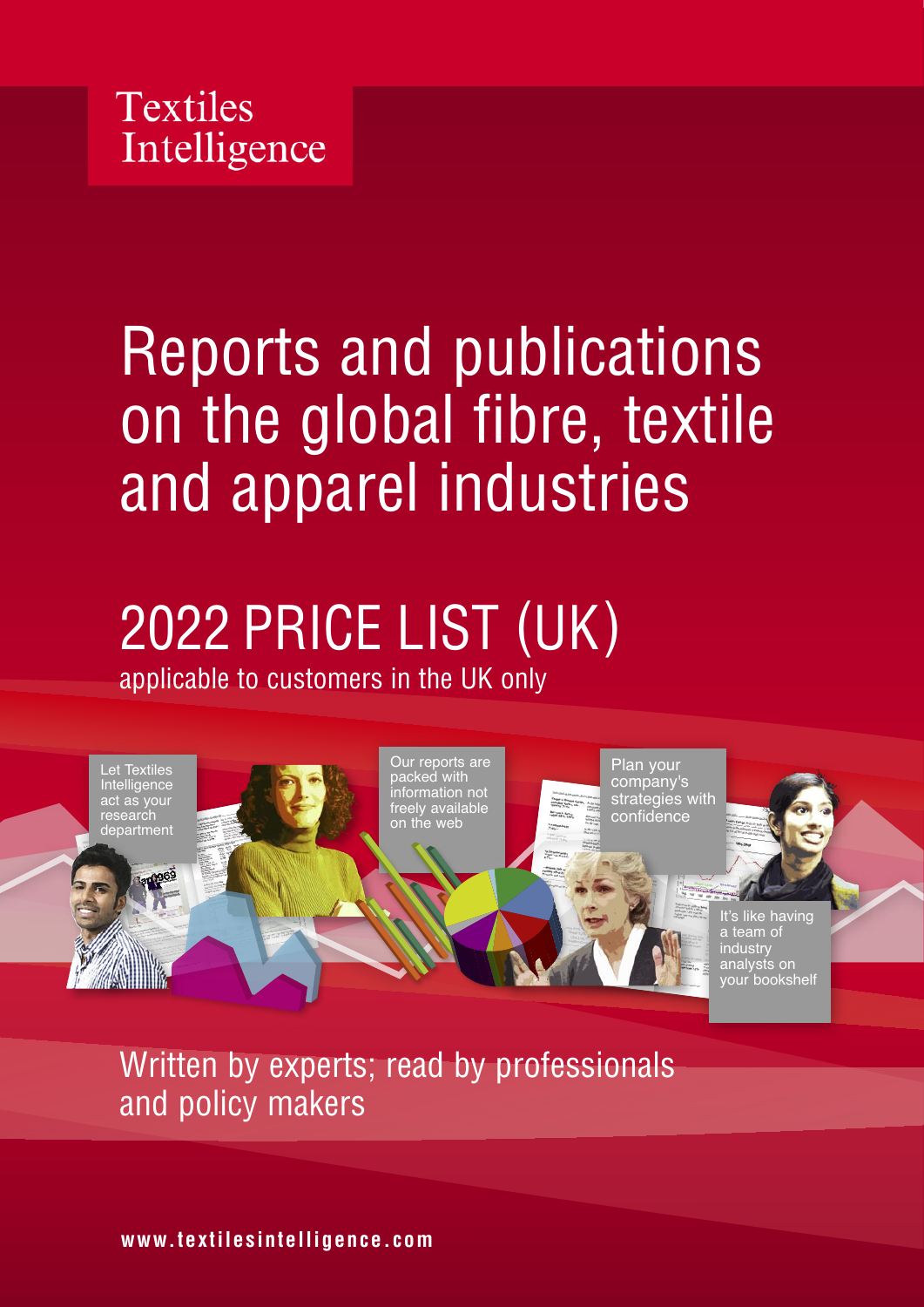# 2022 **SUBSCRIPTION PUBLICATIONS** PRICE LIST applicable to customers in the UK only

| <b>Publication</b>                                                                                    | <b>Price</b> |
|-------------------------------------------------------------------------------------------------------|--------------|
| <b>Textile Outlook International (6 issues)</b>                                                       |              |
| in printed format only                                                                                | £1,315.00    |
| in printed and electronic format                                                                      |              |
| - single named user licence                                                                           | £1,973.00    |
| - multi-user, single site corporate licence                                                           | £2,630.00    |
| <b>Global Apparel Markets</b> (4 issues and monthly interim bulletins)<br>in printed format only      | £945.00      |
| in printed and electronic format                                                                      |              |
| - single named user licence                                                                           | £1,418.00    |
| - multi-user, single site corporate licence                                                           | £1,890.00    |
| <b>Performance Apparel Markets</b> (4 issues and monthly interim bulletins)<br>in printed format only | £980.00      |
| in printed and electronic format                                                                      |              |
| - single named user licence                                                                           | £1,470.00    |
| - multi-user, single site corporate licence                                                           | £1,960.00    |

## Technical Textile Markets (4 issues and monthly interim bulletins)

| in printed format only                      | £1,395.00 |
|---------------------------------------------|-----------|
| in printed and electronic format            |           |
| - single named user licence                 | £2,093.00 |
| - multi-user, single site corporate licence | £2,790.00 |

NB: Global corporate licences and 2nd rights publishing licences are also available. Please contact us to request details and prices.

#### **www.textilesintelligence.com**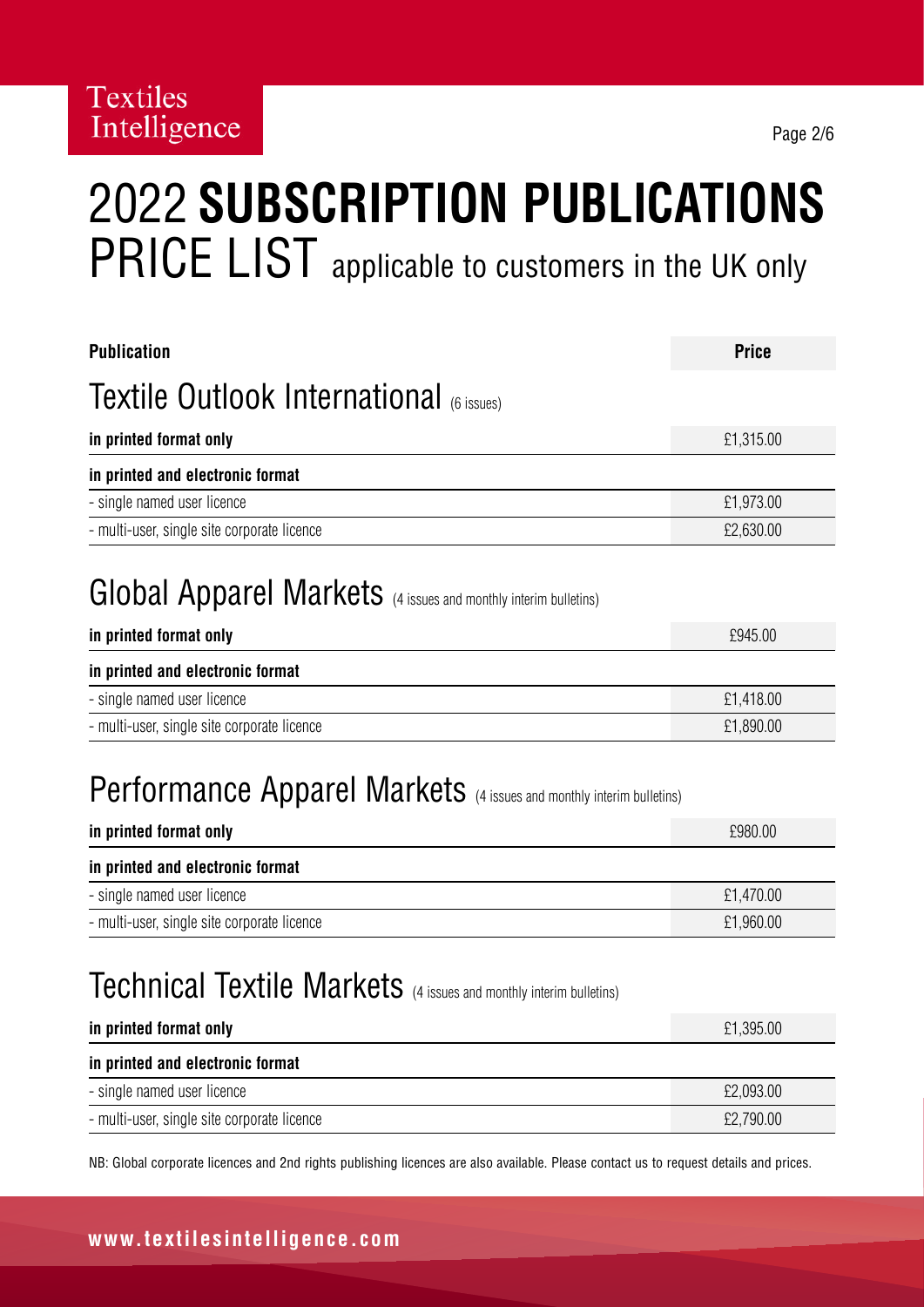# 2022 **BULLETIN SUBSCRIPTIONS** PRICE LIST applicable to customers in the UK only

| <b>Publication</b>                                    | <b>Price</b> |
|-------------------------------------------------------|--------------|
| Home Textiles Update (12 issues)                      |              |
| published once a month, in electronic format only     |              |
| - single named user licence                           | £280.00      |
| - multi-user, single site corporate licence           | £560.00      |
| <b>Technical Textiles Business Update (12 issues)</b> |              |

#### **published once a month, in electronic format only**

| - single named user licence                 | £280.00 |
|---------------------------------------------|---------|
| - multi-user, single site corporate licence | £560.00 |

### Performance Apparel Update (12 issues)

#### **published once a month, in electronic format only**

| - single named user licence                 | £280.00 |
|---------------------------------------------|---------|
| - multi-user, single site corporate licence | £560.00 |

### Global Apparel Update (12 issues)

#### **published once a month, in electronic format only**

| - single named user licence                 | £280.00 |
|---------------------------------------------|---------|
| - multi-user, single site corporate licence | £560.00 |

NB: Global corporate licences and 2nd rights publishing licences are also available. Please contact us to request details and prices.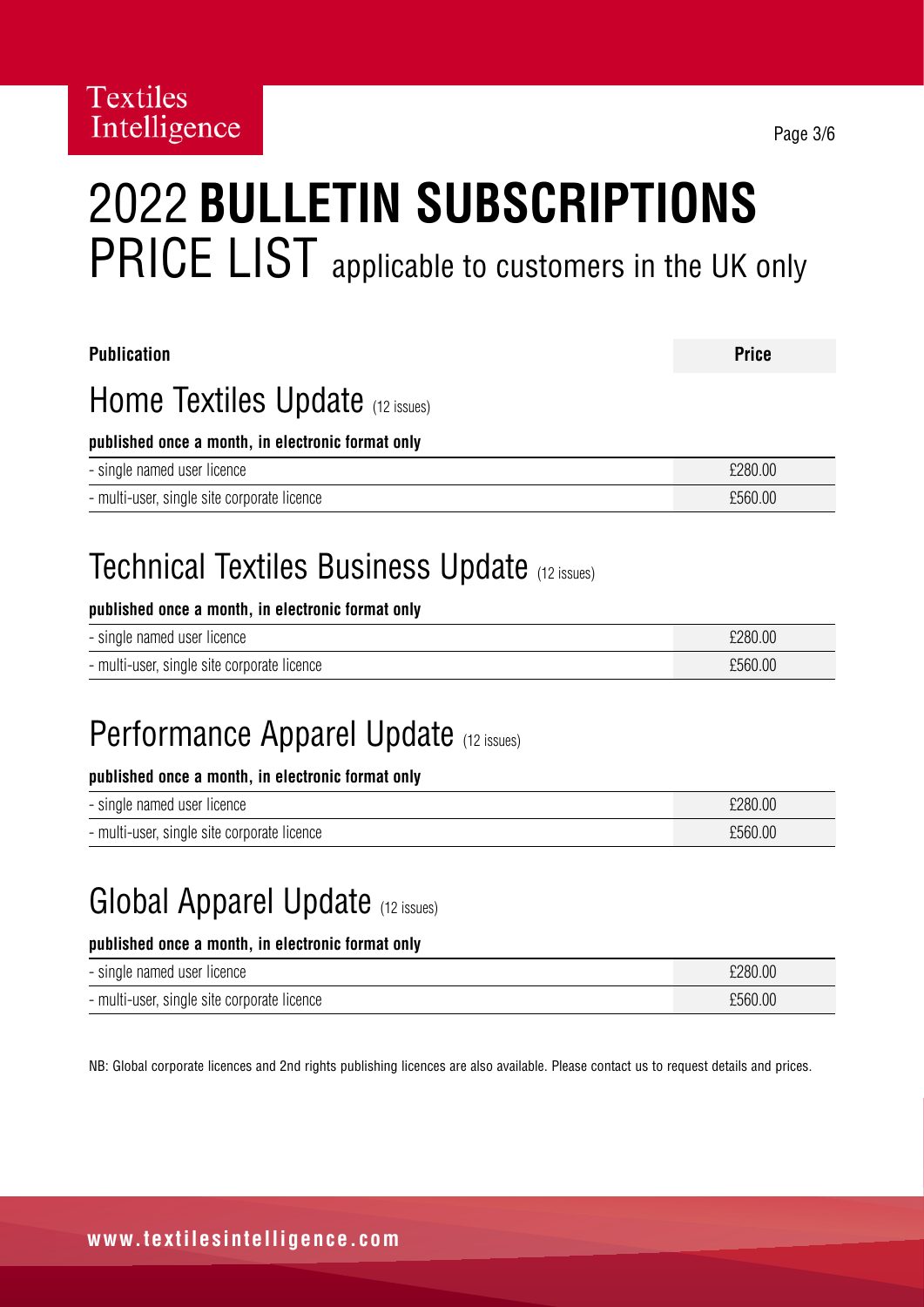# 2022 **SINGLE ISSUES** PRICE LIST

applicable to customers in the UK only

| <b>Publication</b>                                                          | <b>Price</b> |
|-----------------------------------------------------------------------------|--------------|
| Textile Outlook International (Single issue, ie 1/6 of a subscription)      |              |
| in printed format only                                                      | £329.00      |
| in printed and electronic format                                            |              |
| - single named user licence                                                 | £493.00      |
| - multi-user, single site corporate licence                                 | £658.00      |
| Global Apparel Markets (Single issue, ie 1/4 of a subscription)             |              |
| in printed format only                                                      | £354.00      |
| in printed and electronic format                                            |              |
| - single named user licence                                                 | £532.00      |
| - multi-user, single site corporate licence                                 | £709.00      |
| <b>Performance Apparel Markets</b> (Single issue, ie 1/4 of a subscription) |              |
| in printed format only                                                      | £368.00      |
| in printed and electronic format                                            |              |
| - single named user licence                                                 | £551.00      |
| - multi-user, single site corporate licence                                 | £735.00      |
| <b>Technical Textile Markets</b> (Single issue, ie 1/4 of a subscription)   |              |
| in printed format only                                                      | £523.00      |
| in printed and electronic format                                            |              |
| - single named user licence                                                 | £785.00      |
| - multi-user, single site corporate licence                                 | £1,046.00    |

NB: Global corporate licences and 2nd rights publishing licences are also available. Please contact us to request details and prices.

#### **www.textilesintelligence.com**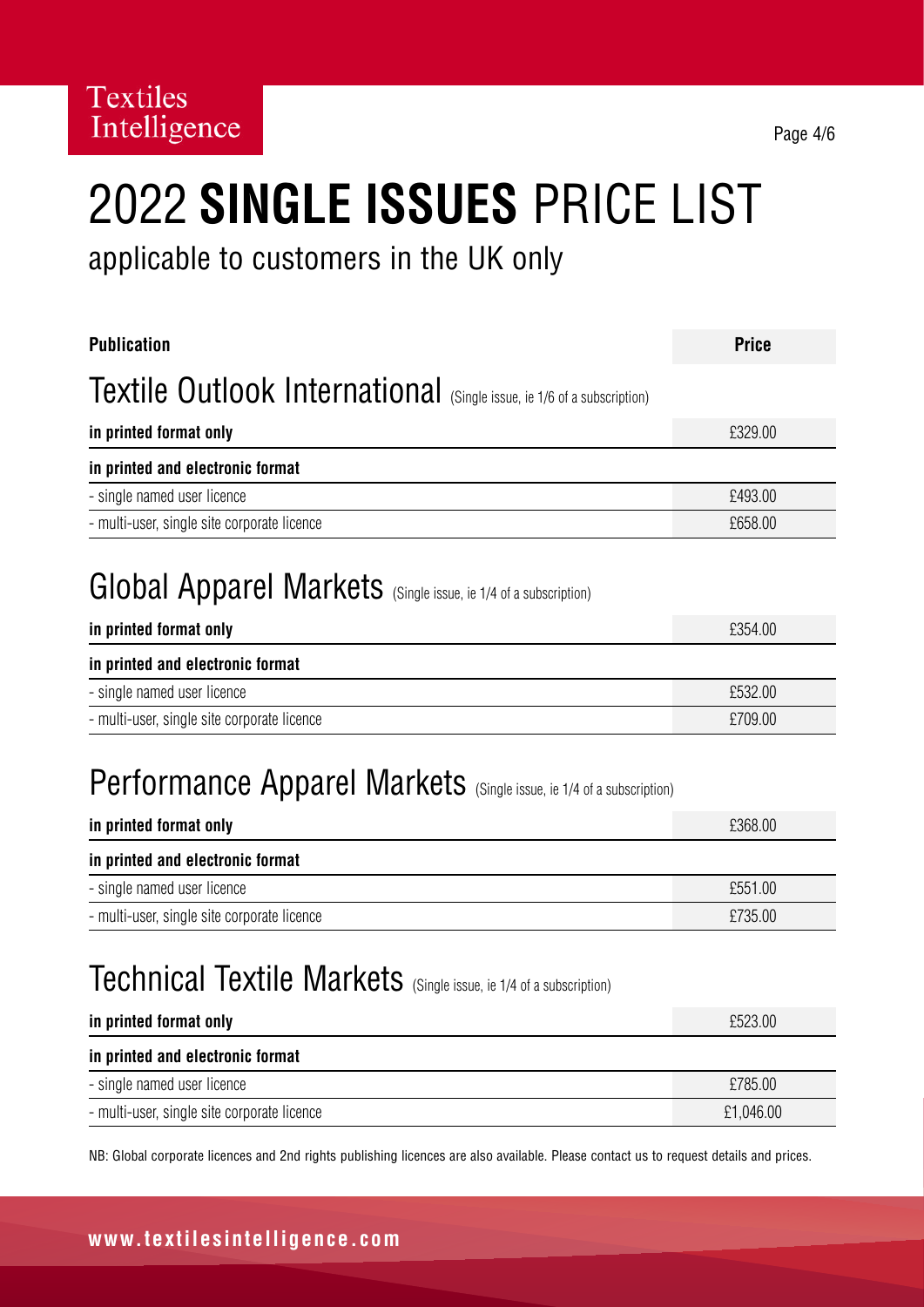# 2022 **INDIVIDUAL REPORTS**  PRICE LIST applicable to customers in the UK only

|                                              | <b>Price</b> |
|----------------------------------------------|--------------|
| Individual Reports in electronic format only |              |
| Up to 20 pages                               |              |
| - single named user licence                  | £160.00      |
| - multi-user, single site corporate licence  | £320.00      |
|                                              |              |
| $21 - 40$ pages                              |              |
| - single named user licence                  | £245.00      |
| - multi-user, single site corporate licence  | £490.00      |
|                                              |              |
| More than 40 pages                           |              |

| - single named user licence                 | £330.00 |
|---------------------------------------------|---------|
| - multi-user, single site corporate licence | £660.00 |

NB: Global corporate licences and 2nd rights publishing licences are also available. Please contact us to request details and prices.